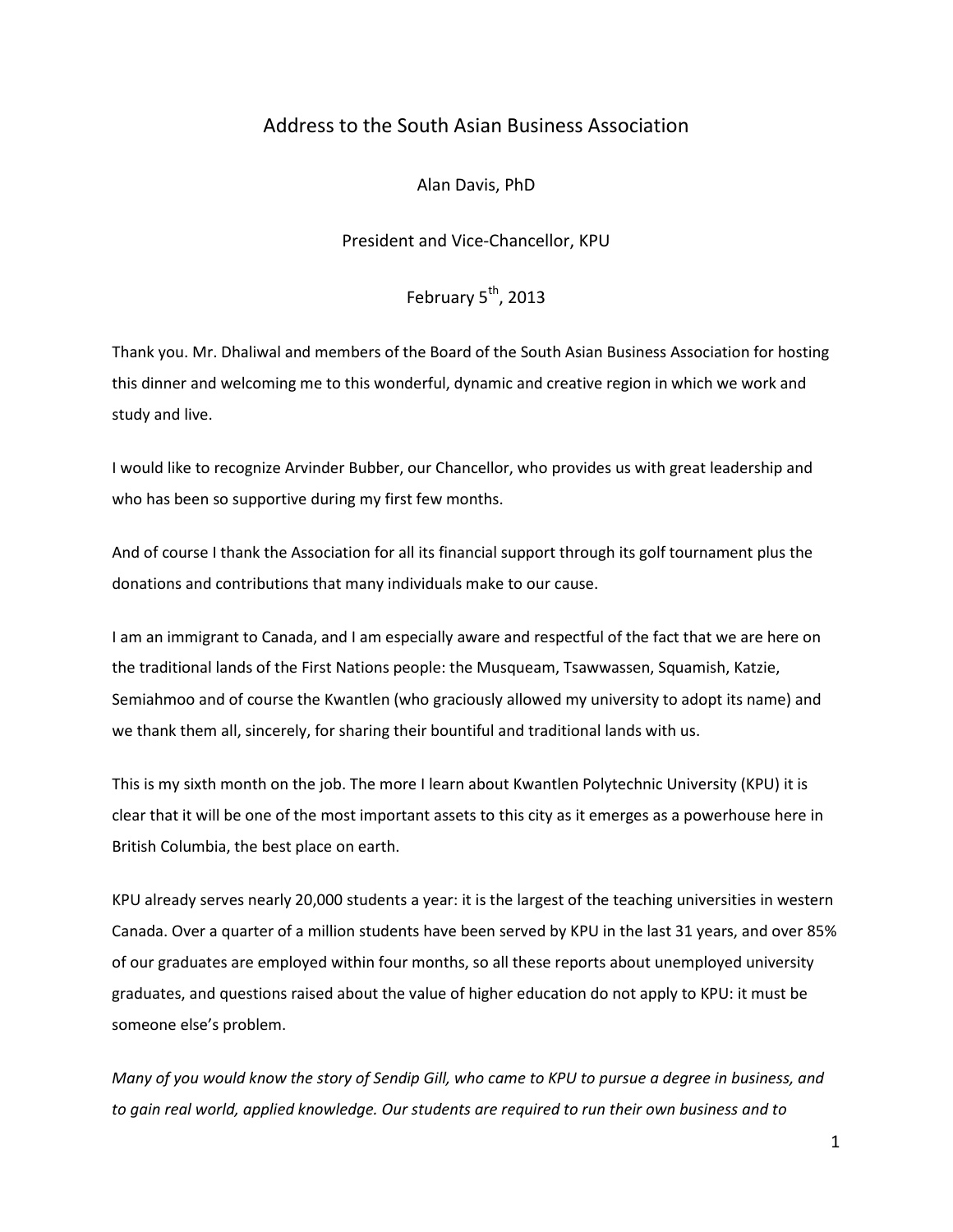*consult with existing businesses. Sendip, in the fourth year of her degree program, consulted for a packaging company and wrote a business plan for them. In the process, not only did she learn she could help the business, but she ended up purchasing it before graduation. Recently she has expanded, and her company is thriving and growing right here in Surrey. Stories like hers are not the exception at KPU: they are the expectation.*

*And we have Shmyla and Suveen Thandi, twin sisters, who bucked all the trends and preconceptions about women and education and took Welding at KPU: they have their levels B and C completed and plan on becoming Level A ticketed welders. They will never be unemployed, and will likely earn more than I do in the not too distant future.*

Aside from the individual success stories, perhaps the most important statistic is that over 90% of our graduates stay here in our region to live, to work and to raise their families.

We now offer 39 degree programs, with more on the way, and about 130 separate programs overall, at all levels, in areas from accounting to apprenticeship, developmental to design, music to management, and health to horticulture.

We are the only polytechnic university in Canada: we are therefore, by definition, the best polytechnic university in Canada. But having such good fortune aside, what does that mean? What is a polytechnic university? And how can we truly become the best?

The word "polytechnic" derives from the Greek word "polytecknos" and meaning "skilled in many arts", and was first used as the name of an educational institution in France in the 19<sup>th</sup> century. Today it is generally associated with places that focus on applied as opposed to academic education.

So, a polytechnic like BCIT does just that: it focusses on preparing people with job ready skills, and it does that very well.

SFU on the other hand is a traditional university (a very fine one too, I am a graduate of SFU myself) whose primary focus is on research and generating new knowledge: this is very important of course to any society, and that is what drives the undergraduate program and teaching: imparting knowledge and developing the thinking and academic skills needed for research.

2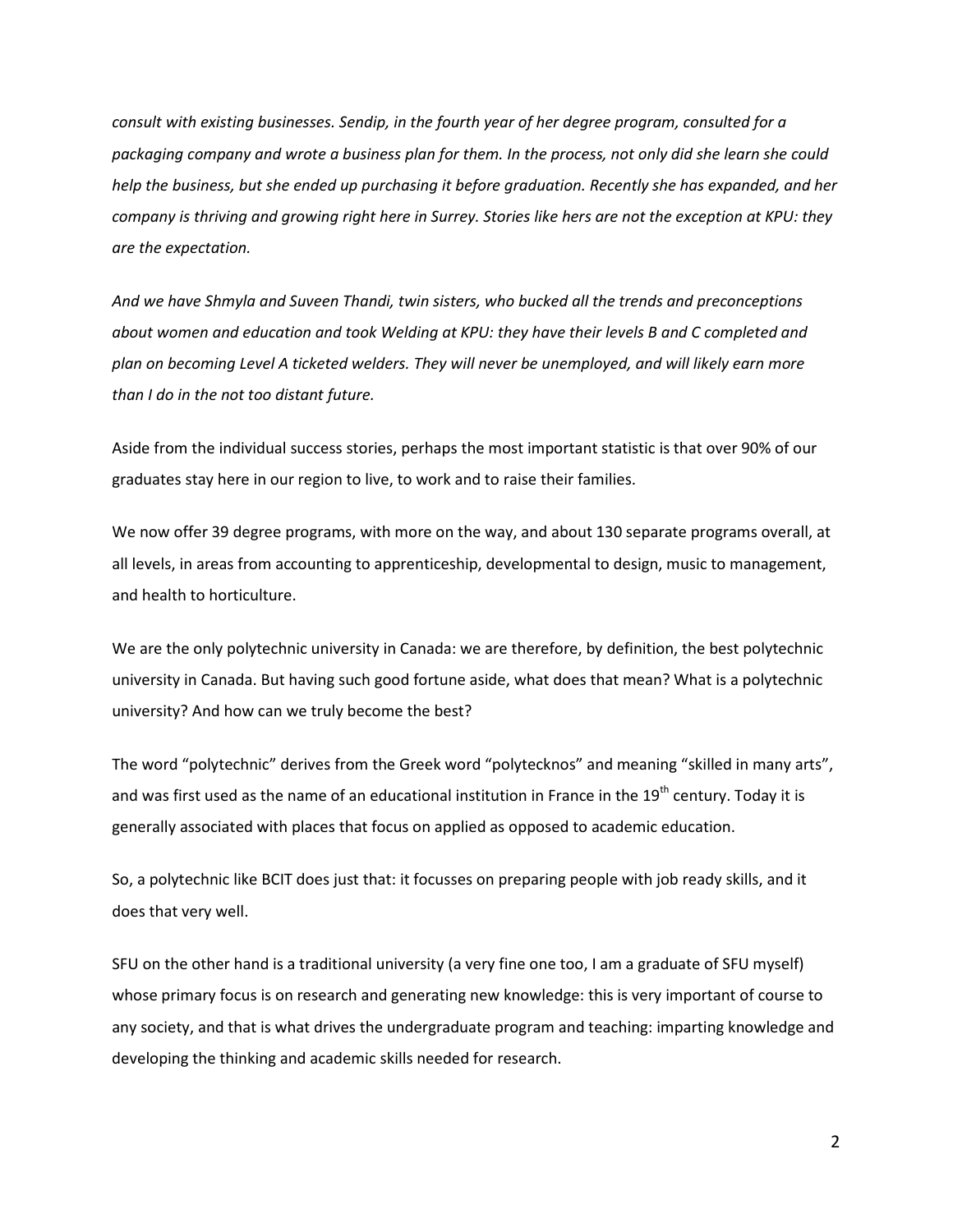KPU, as a polytechnic university, is therefore a hybrid of these two worlds and bridges the two solitudes that have existed in higher education for far too long: if you have a high GPA (which in turn is often linked to an accident of birth and high socioeconomic status) you go to university; all others go into vocational school, or go directly to whatever work they can find.

KPU instead is open to all learners, and is focused on teaching undergraduates to develop the characteristics they need for success as citizens in the  $21<sup>st</sup>$  century global society.

These characteristics have been derived and documented from conversations with thousands of educators and business leaders from across North America, and are four-fold:

- Yes, graduates need knowledge.
- Yes, they need skills, both the academic and the skills of teamwork, and collaboration.
- But they also need the ability to apply their learning to real world situations.
- And they each need a strong sense of personal and social responsibility: understanding that we are each responsible to a large part for our own success and happiness, and that we each have a responsibility to our community and to the future of our society as a whole.

KPU strives to build all four of these characteristics in our graduates through its intensive focus on teaching and learning; its small classes; its engagement with the real world to connect the classroom to the community; and its research and scholarship that is applied and relevant to our communities.

*Two KPU business grads got to know each other as students as they worked together on a marketing project for Victoria's Secret. Later they started a company, 505-Junk, and recently finished in the top 10 for the "Best Concept" in the Small Business BC "Successful You" Awards. They have recycled over 150,000 pounds of waste destined for the dump. Knowledge, skills, application and responsibility.*

Perhaps most importantly, the differentiating factor for KPU is that it is here: we are part of the community: we have an operating budget of close to \$150 million, which is largely spent in this region, with an economic multiplier factor of roughly 1.5. And with over half of our activity here in Surrey, that means that over \$100 million is being spent in this city and your businesses because KPU is here with a primary mandate to serve this region.

But what about the future?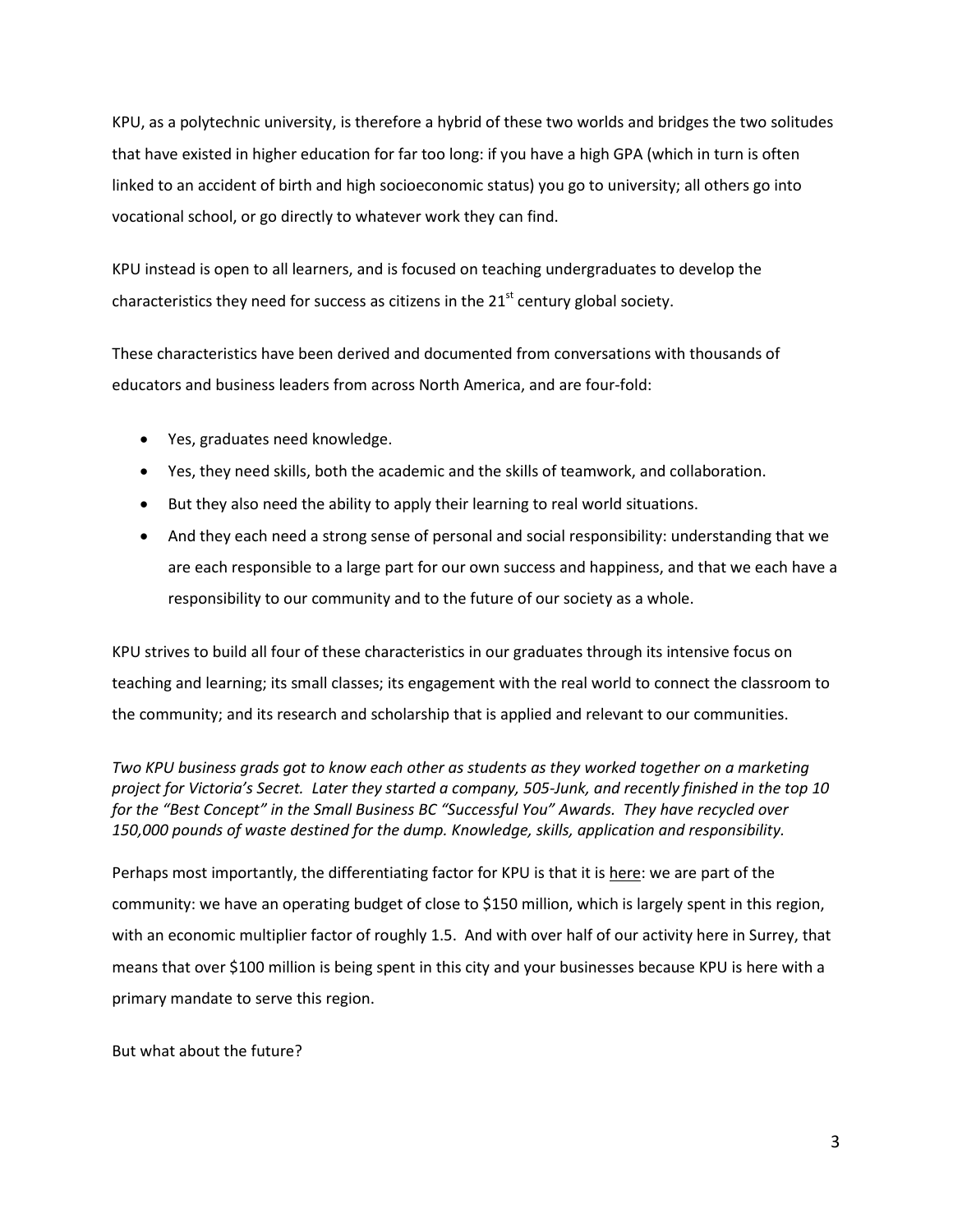I was hired to define a vision for this polytechnic university and make sure we achieve it. Our Vision for 2018, to be made public in June, will be the first milestone along the way to being truly Canada's foremost polytechnic university, by which I mean the following:

We will be bigger: we expect to grow at a rate that could see the university double in size in the next 10 years: you will hear the Surrey Board of Trade talk eloquently later this week about how this city and this region are underserved in higher education: we intend to be at the vanguard of changing that picture.

Secondly, we will get better: we will develop new models of teaching and learning that meet  $21<sup>st</sup>$ century needs for quality and flexibility, and we will improve student engagement on our campuses, and double our impact on our communities. As you know, the government has challenged us to significantly increase our international student recruitment, and we are well on the way to doing that, but also to use our rich and diverse multi-cultural communities to create global awareness in our classrooms, and global opportunities for exchanges and field schools.

*So, for example, Talia Beckett, who considered herself to be shy, and was the first university student in her family, was given the chance to study international business and marketing in Finland as part of her KPU studies, and is now working, and studying for her Master's degree, in the UK.*

Thirdly, we will be bolder: we are going to be grabbing your attention much more often to tell you what we are up to, to listen to your ideas and concerns, and to make you proud of your university.

So, "bigger, better and bolder" is our intention.

"Learning, doing, KPU" will be on the T-shirt.

And you will hear often the strength words in our Vision for 2018:

KPU is

- Engaging
- Open
- **Creative**
- Relevant
- Inspiring
- **Authentic**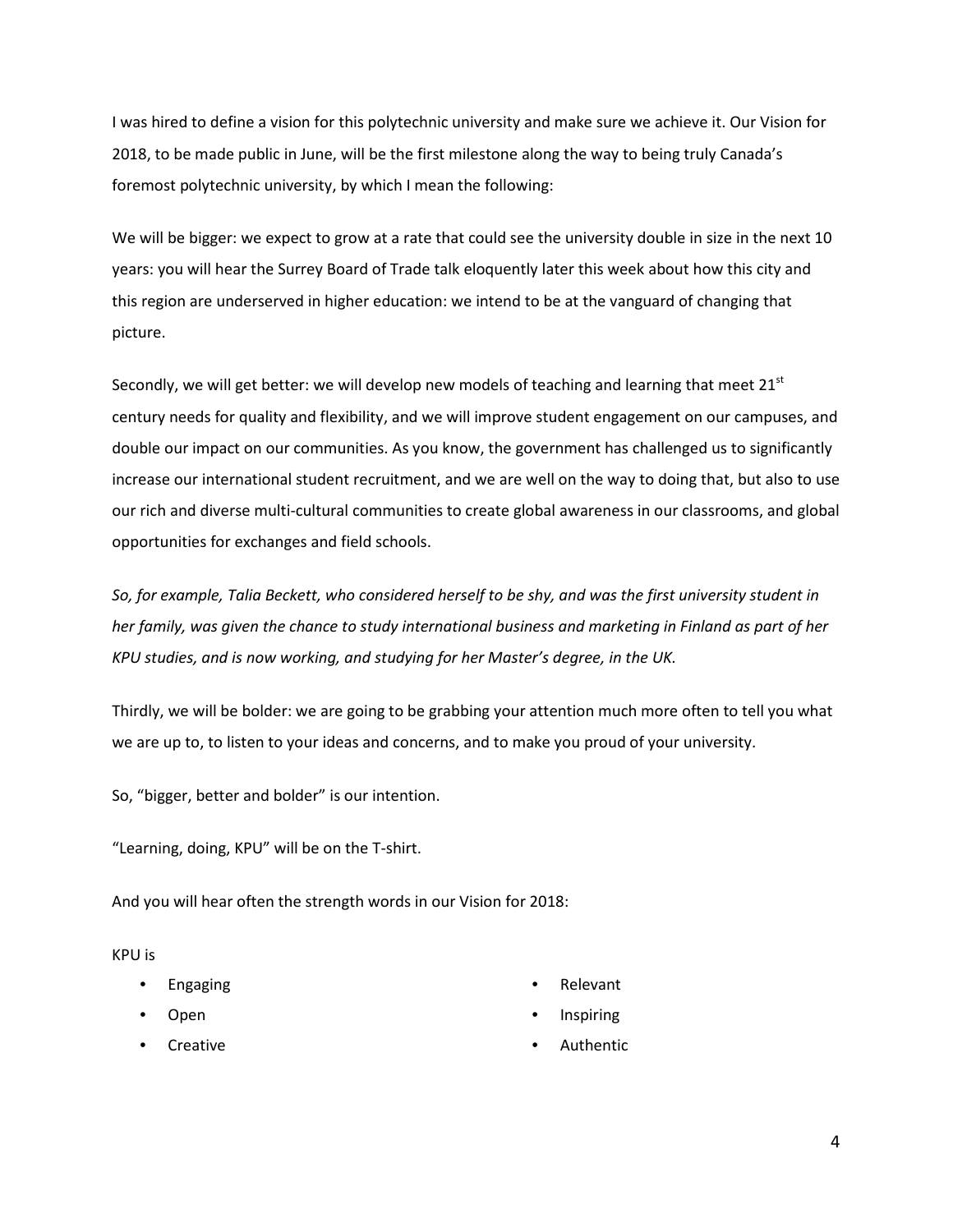You will also be hearing more and more stories like that of *the team of second year Accounting students, Clayton Dendy, Hardeep Rai , Anesha Kaid and Andy Nguyen, who placed second in a field of 30 teams in the sixth annual CMA of BC Case Competition. In two days the students had to do an analysis of a detailed case, present their analysis and recommendations to a committee of industry professionals and produce a three minute video commercial for the CMA program.*

In these and many other instances, KPU students and grads are showing that they rank with the best.

And let me tell you especially what this could mean at KPU Surrey over on 72<sup>nd</sup> Avenue, and at our trades and technology campus in Cloverdale.

KPU Surrey will double in size at least in the next 10 years, with a new science wing, a new school of business, a new athletic centre and a new student centre: it will be as fine as a full service teaching university campus anywhere in the country: a place for the people of Surrey to meet, and to engage with us, and they will look to KPU to help build the capacity and reputation of this great city.

We will not be an ivory tower, headquartered elsewhere. We will be open to our community, taking our students and our ideas out, and inviting and embracing the community to come in and to be part of our future. Some people talk about engagement, we just do it every day, and in many ways, and with quality.

*So, in our BBA in Entrepreneurial Leadership are the practicums, learning partnerships with business, applied projects and assignments and ongoing work experience that are available to our students.* 

*There is the "Partners in Marketing" program with the Surrey Board of Trade where businesses can get free consultation from teams of KPU Marketing students.*

*And there is of course our "Acting Together" research, funded to the tune of \$1,000,000 by the federal Social Sciences and Humanities Research Council, the goal of which is to identify and nurture factors that keep our youth from engaging in violent gang-related activity, and to build resilience in the community.*

And KPU in Cloverdale? My dream is to re-name it "KPU Tech". Our mandate as BC's polytechnic university means that we need to expand this campus (which houses some of the best skilled trades facilities I've ever seen, and we have plenty of land to expand) to be the catalyst and hub for the expansion of advanced, clean and green technology-based industries in what I'll call "British Columbia's Tech Prairie". We have new programs underway or in development in Metal Fabrication, Low Voltage Controls, Building Restoration, Building Service Worker, and Introduction to the Trades. That is where the action is: we are all aware of the impending skilled trades' labour shortage: KPU is ready to deliver